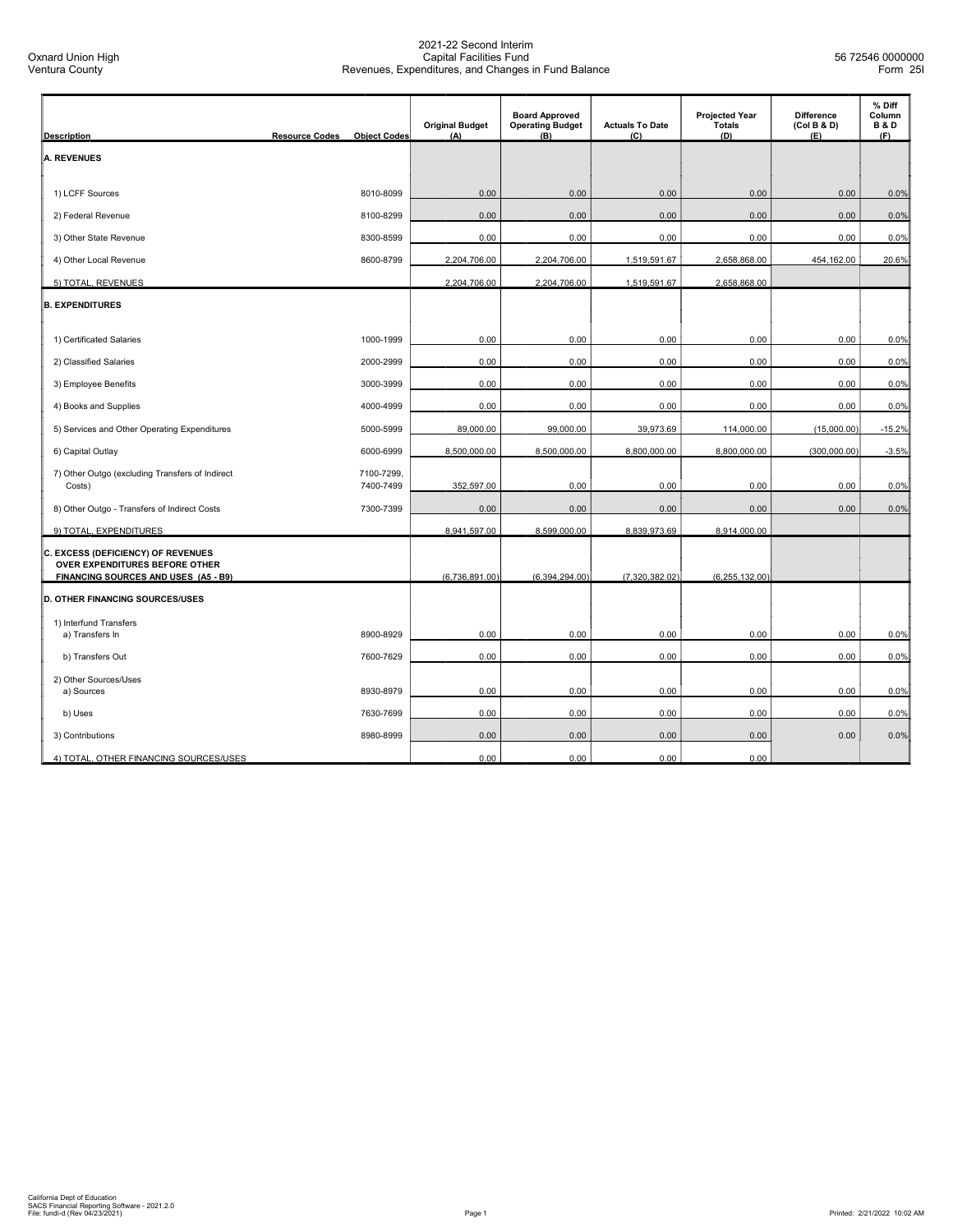| <b>Description</b>                                       | <b>Resource Codes</b> | <b>Object Codes</b> | <b>Original Budget</b><br>(A) | <b>Board Approved</b><br><b>Operating Budget</b><br>(B) | <b>Actuals To Date</b><br>(C) | <b>Projected Year</b><br><b>Totals</b><br>(D) | <b>Difference</b><br>(Col B & D)<br>(E) | % Diff<br>Column<br><b>B&amp;D</b><br>(F) |
|----------------------------------------------------------|-----------------------|---------------------|-------------------------------|---------------------------------------------------------|-------------------------------|-----------------------------------------------|-----------------------------------------|-------------------------------------------|
| E. NET INCREASE (DECREASE) IN FUND<br>BALANCE (C + D4)   |                       |                     | (6,736,891.00)                | (6,394,294.00)                                          | (7,320,382.02)                | (6, 255, 132.00)                              |                                         |                                           |
| F. FUND BALANCE, RESERVES                                |                       |                     |                               |                                                         |                               |                                               |                                         |                                           |
| 1) Beginning Fund Balance<br>a) As of July 1 - Unaudited |                       | 9791                | 10,689,204.00                 | 12,221,626.00                                           |                               | 12,221,626.00                                 | 0.00                                    | 0.0%                                      |
| b) Audit Adjustments                                     |                       | 9793                | 0.00                          | 0.00                                                    |                               | 0.00                                          | 0.00                                    | 0.0%                                      |
| c) As of July 1 - Audited (F1a + F1b)                    |                       |                     | 10,689,204.00                 | 12,221,626.00                                           |                               | 12,221,626.00                                 |                                         |                                           |
| d) Other Restatements                                    |                       | 9795                | 0.00                          | 0.00                                                    |                               | 0.00                                          | 0.00                                    | 0.0%                                      |
| e) Adjusted Beginning Balance (F1c + F1d)                |                       |                     | 10,689,204.00                 | 12,221,626.00                                           |                               | 12,221,626.00                                 |                                         |                                           |
| 2) Ending Balance, June 30 (E + F1e)                     |                       |                     | 3,952,313.00                  | 5,827,332.00                                            |                               | 5,966,494.00                                  |                                         |                                           |
| Components of Ending Fund Balance<br>a) Nonspendable     |                       |                     |                               |                                                         |                               |                                               |                                         |                                           |
| Revolving Cash                                           |                       | 9711                | 0.00                          | 0.00                                                    |                               | 0.00                                          |                                         |                                           |
| <b>Stores</b>                                            |                       | 9712                | 0.00                          | 0.00                                                    |                               | 0.00                                          |                                         |                                           |
| Prepaid Items                                            |                       | 9713                | 0.00                          | 0.00                                                    |                               | 0.00                                          |                                         |                                           |
| All Others                                               |                       | 9719                | 0.00                          | 0.00                                                    |                               | 0.00                                          |                                         |                                           |
| b) Legally Restricted Balance<br>c) Committed            |                       | 9740                | 3,952,313.00                  | 5,827,332.00                                            |                               | 5,966,494.00                                  |                                         |                                           |
| <b>Stabilization Arrangements</b>                        |                       | 9750                | 0.00                          | 0.00                                                    |                               | 0.00                                          |                                         |                                           |
| <b>Other Commitments</b><br>d) Assigned                  |                       | 9760                | 0.00                          | 0.00                                                    |                               | 0.00                                          |                                         |                                           |
| Other Assignments<br>e) Unassigned/Unappropriated        |                       | 9780                | 0.00                          | 0.00                                                    |                               | 0.00                                          |                                         |                                           |
| Reserve for Economic Uncertainties                       |                       | 9789                | 0.00                          | 0.00                                                    |                               | 0.00                                          |                                         |                                           |
| Unassigned/Unappropriated Amount                         |                       | 9790                | 0.00                          | 0.00                                                    |                               | 0.00                                          |                                         |                                           |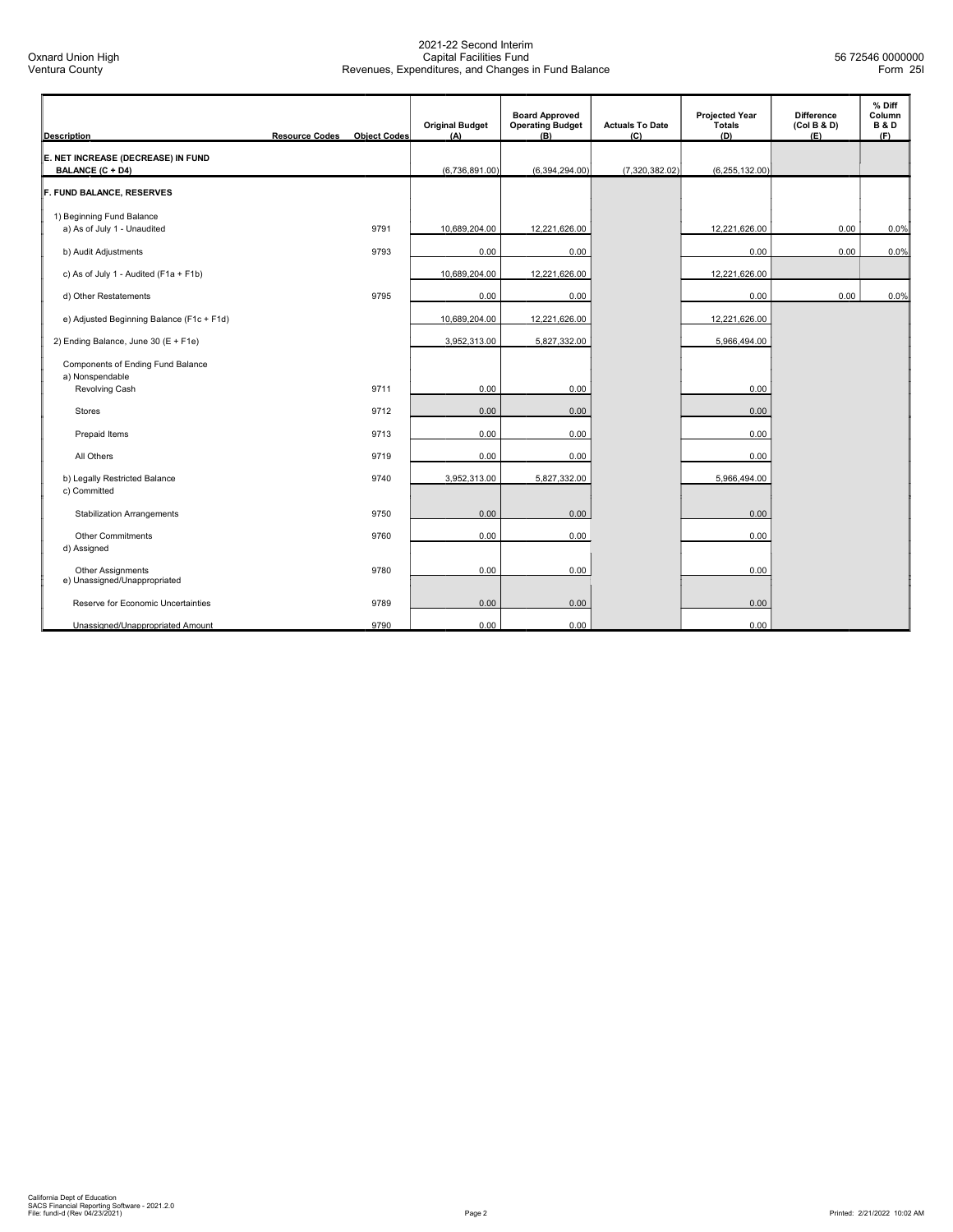Oxnard Union High Ventura County

| <b>Description</b>                                                    | <b>Resource Codes</b> | <b>Object Codes</b> | <b>Original Budget</b><br>(A) | <b>Board Approved</b><br><b>Operating Budget</b><br>(B) | <b>Actuals To Date</b><br>(C) | <b>Projected Year</b><br><b>Totals</b><br>(D) | <b>Difference</b><br>(Col B & D)<br>(E) | % Diff<br>Column<br><b>B&amp;D</b><br>(F) |
|-----------------------------------------------------------------------|-----------------------|---------------------|-------------------------------|---------------------------------------------------------|-------------------------------|-----------------------------------------------|-----------------------------------------|-------------------------------------------|
| OTHER STATE REVENUE                                                   |                       |                     |                               |                                                         |                               |                                               |                                         |                                           |
| <b>Tax Relief Subventions</b><br>Restricted Levies - Other            |                       |                     |                               |                                                         |                               |                                               |                                         |                                           |
| Homeowners' Exemptions                                                |                       | 8575                | 0.00                          | 0.00                                                    | 0.00                          | 0.00                                          | 0.00                                    | 0.0%                                      |
| Other Subventions/In-Lieu Taxes                                       |                       | 8576                | 0.00                          | 0.00                                                    | 0.00                          | 0.00                                          | 0.00                                    | 0.0%                                      |
| All Other State Revenue                                               |                       | 8590                | 0.00                          | 0.00                                                    | 0.00                          | 0.00                                          | 0.00                                    | 0.0%                                      |
| TOTAL, OTHER STATE REVENUE                                            |                       |                     | 0.00                          | 0.00                                                    | 0.00                          | 0.00                                          | 0.00                                    | 0.0%                                      |
| OTHER LOCAL REVENUE                                                   |                       |                     |                               |                                                         |                               |                                               |                                         |                                           |
| County and District Taxes                                             |                       |                     |                               |                                                         |                               |                                               |                                         |                                           |
| <b>Other Restricted Levies</b><br>Secured Roll                        |                       | 8615                | 0.00                          | 0.00                                                    | 0.00                          | 0.00                                          | 0.00                                    | 0.0%                                      |
| <b>Unsecured Roll</b>                                                 |                       | 8616                | 0.00                          | 0.00                                                    | 0.00                          | 0.00                                          | 0.00                                    | 0.0%                                      |
| Prior Years' Taxes                                                    |                       | 8617                | 0.00                          | 0.00                                                    | 0.00                          | 0.00                                          | 0.00                                    | 0.0%                                      |
| <b>Supplemental Taxes</b>                                             |                       | 8618                | 0.00                          | 0.00                                                    | 0.00                          | 0.00                                          | 0.00                                    | 0.0%                                      |
| Non-Ad Valorem Taxes<br>Parcel Taxes                                  |                       | 8621                | 0.00                          | 0.00                                                    | 0.00                          | 0.00                                          | 0.00                                    | 0.0%                                      |
| Other                                                                 |                       | 8622                | 0.00                          | 0.00                                                    | 0.00                          | 0.00                                          | 0.00                                    | 0.0%                                      |
| <b>Community Redevelopment Funds</b><br>Not Subject to LCFF Deduction |                       | 8625                | 1,124,866.00                  | 1,124,866.00                                            | 1,247,882.45                  | 1,876,984.00                                  | 752,118.00                              | 66.9%                                     |
| Penalties and Interest from Delinquent<br>Non-LCFF Taxes              |                       | 8629                | 0.00                          | 0.00                                                    | 0.00                          | 0.00                                          | 0.00                                    | 0.0%                                      |
| Sales<br>Sale of Equipment/Supplies                                   |                       | 8631                | 0.00                          | 0.00                                                    | 0.00                          | 0.00                                          | 0.00                                    | 0.0%                                      |
| Interest                                                              |                       | 8660                | 46,340.00                     | 46,340.00                                               | 8,611.02                      | 45,036.00                                     | (1,304.00)                              | $-2.8%$                                   |
| Net Increase (Decrease) in the Fair Value of Investments              |                       | 8662                | 0.00                          | 0.00                                                    | 0.00                          | 0.00                                          | 0.00                                    | 0.0%                                      |
| Fees and Contracts                                                    |                       |                     |                               |                                                         |                               |                                               |                                         |                                           |
| Mitigation/Developer Fees                                             |                       | 8681                | 1,033,500.00                  | 1,033,500.00                                            | 259,749.95                    | 733,500.00                                    | (300,000.00)                            | $-29.0%$                                  |
| Other Local Revenue                                                   |                       |                     |                               |                                                         |                               |                                               |                                         |                                           |
| All Other Local Revenue                                               |                       | 8699                | 0.00                          | 0.00                                                    | 3,348.25                      | 3,348.00                                      | 3,348.00                                | <b>New</b>                                |
| All Other Transfers In from All Others                                |                       | 8799                | 0.00                          | 0.00                                                    | 0.00                          | 0.00                                          | 0.00                                    | 0.0%                                      |
| TOTAL, OTHER LOCAL REVENUE                                            |                       |                     | 2,204,706.00                  | 2,204,706.00                                            | 1,519,591.67                  | 2,658,868.00                                  | 454,162.00                              | 20.6%                                     |
| TOTAL, REVENUES                                                       |                       |                     | 2,204,706.00                  | 2,204,706.00                                            | 1,519,591.67                  | 2,658,868.00                                  |                                         |                                           |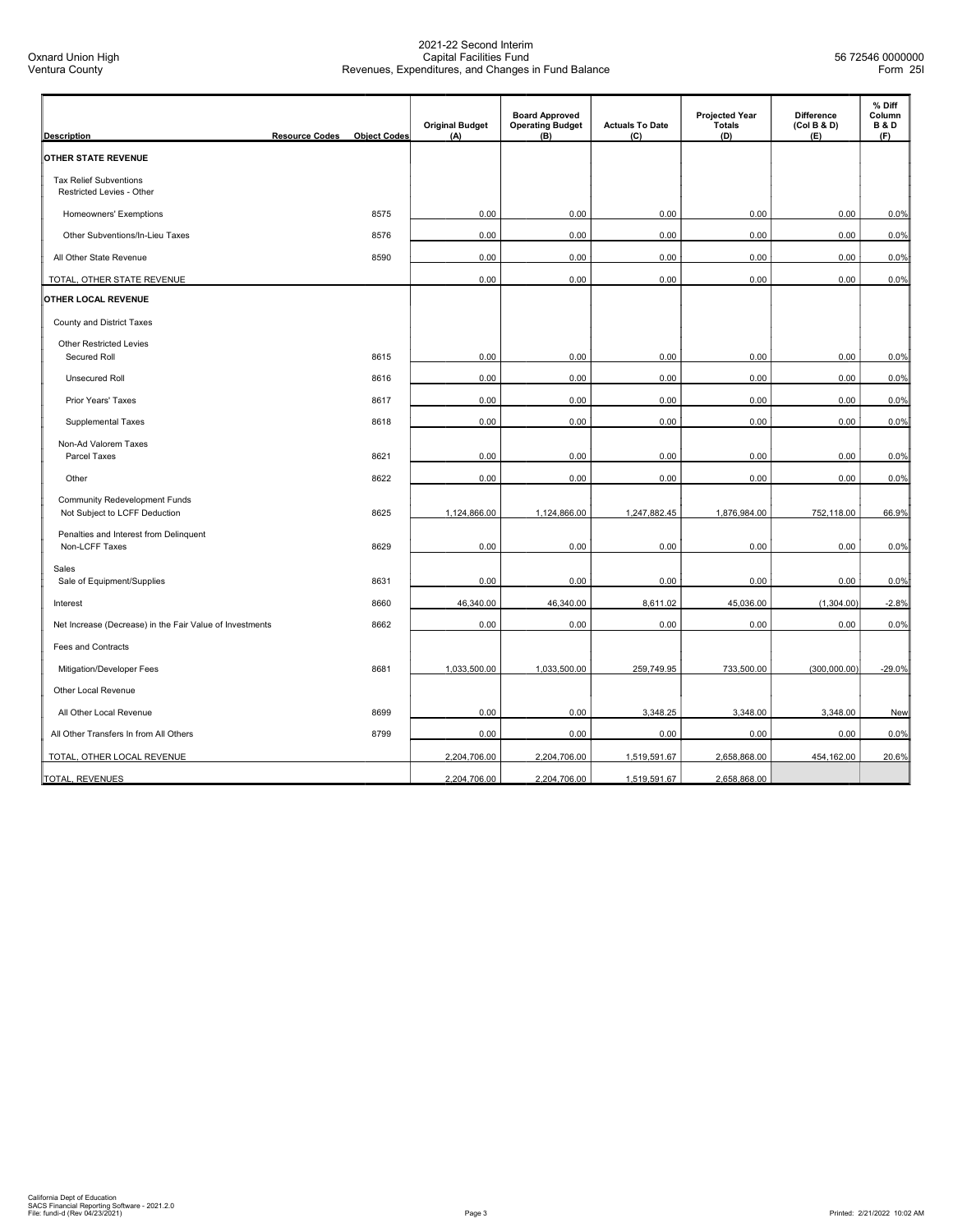| <b>Description</b>                                                                         | <b>Resource Codes</b> | <b>Object Codes</b> | <b>Original Budget</b><br>(A) | <b>Board Approved</b><br><b>Operating Budget</b><br>(B) | <b>Actuals To Date</b><br>(C) | <b>Projected Year</b><br><b>Totals</b><br>(D) | <b>Difference</b><br>(Col B & D)<br>(E) | % Diff<br>Column<br><b>B&amp;D</b><br>(F) |
|--------------------------------------------------------------------------------------------|-----------------------|---------------------|-------------------------------|---------------------------------------------------------|-------------------------------|-----------------------------------------------|-----------------------------------------|-------------------------------------------|
| <b>CERTIFICATED SALARIES</b>                                                               |                       |                     |                               |                                                         |                               |                                               |                                         |                                           |
|                                                                                            |                       |                     |                               |                                                         |                               |                                               |                                         |                                           |
| <b>Other Certificated Salaries</b>                                                         |                       | 1900                | 0.00                          | 0.00                                                    | 0.00                          | 0.00                                          | 0.00                                    | 0.0%                                      |
| TOTAL, CERTIFICATED SALARIES                                                               |                       |                     | 0.00                          | 0.00                                                    | 0.00                          | 0.00                                          | 0.00                                    | 0.0%                                      |
| <b>CLASSIFIED SALARIES</b>                                                                 |                       |                     |                               |                                                         |                               |                                               |                                         |                                           |
|                                                                                            |                       | 2200                | 0.00                          | 0.00                                                    | 0.00                          | 0.00                                          | 0.00                                    |                                           |
| <b>Classified Support Salaries</b><br>Classified Supervisors' and Administrators' Salaries |                       | 2300                | 0.00                          | 0.00                                                    | 0.00                          | 0.00                                          | 0.00                                    | 0.0%<br>0.0%                              |
|                                                                                            |                       | 2400                | 0.00                          | 0.00                                                    | 0.00                          | 0.00                                          | 0.00                                    |                                           |
| Clerical, Technical and Office Salaries                                                    |                       |                     |                               |                                                         |                               |                                               |                                         | 0.0%                                      |
| <b>Other Classified Salaries</b>                                                           |                       | 2900                | 0.00                          | 0.00                                                    | 0.00                          | 0.00                                          | 0.00                                    | 0.0%                                      |
| TOTAL, CLASSIFIED SALARIES                                                                 |                       |                     | 0.00                          | 0.00                                                    | 0.00                          | 0.00                                          | 0.00                                    | 0.0%                                      |
| <b>EMPLOYEE BENEFITS</b>                                                                   |                       |                     |                               |                                                         |                               |                                               |                                         |                                           |
| <b>STRS</b>                                                                                |                       | 3101-3102           | 0.00                          | 0.00                                                    | 0.00                          | 0.00                                          | 0.00                                    | 0.0%                                      |
| <b>PERS</b>                                                                                |                       | 3201-3202           | 0.00                          | 0.00                                                    | 0.00                          | 0.00                                          | 0.00                                    | 0.0%                                      |
| OASDI/Medicare/Alternative                                                                 |                       | 3301-3302           | 0.00                          | 0.00                                                    | 0.00                          | 0.00                                          | 0.00                                    | 0.0%                                      |
| Health and Welfare Benefits                                                                |                       | 3401-3402           | 0.00                          | 0.00                                                    | 0.00                          | 0.00                                          | 0.00                                    | 0.0%                                      |
| Unemployment Insurance                                                                     |                       | 3501-3502           | 0.00                          | 0.00                                                    | 0.00                          | 0.00                                          | 0.00                                    | 0.0%                                      |
| Workers' Compensation                                                                      |                       | 3601-3602           | 0.00                          | 0.00                                                    | 0.00                          | 0.00                                          | 0.00                                    | 0.0%                                      |
| OPEB, Allocated                                                                            |                       | 3701-3702           | 0.00                          | 0.00                                                    | 0.00                          | 0.00                                          | 0.00                                    | 0.0%                                      |
| OPEB, Active Employees                                                                     |                       | 3751-3752           | 0.00                          | 0.00                                                    | 0.00                          | 0.00                                          | 0.00                                    | 0.0%                                      |
| Other Employee Benefits                                                                    |                       | 3901-3902           | 0.00                          | 0.00                                                    | 0.00                          | 0.00                                          | 0.00                                    | 0.0%                                      |
| TOTAL, EMPLOYEE BENEFITS                                                                   |                       |                     | 0.00                          | 0.00                                                    | 0.00                          | 0.00                                          | 0.00                                    | 0.0%                                      |
| <b>BOOKS AND SUPPLIES</b>                                                                  |                       |                     |                               |                                                         |                               |                                               |                                         |                                           |
|                                                                                            |                       |                     |                               |                                                         |                               |                                               |                                         |                                           |
| Approved Textbooks and Core Curricula Materials                                            |                       | 4100                | 0.00                          | 0.00                                                    | 0.00                          | 0.00                                          | 0.00                                    | 0.0%                                      |
| Books and Other Reference Materials                                                        |                       | 4200                | 0.00                          | 0.00                                                    | 0.00                          | 0.00                                          | 0.00                                    | 0.0%                                      |
| Materials and Supplies                                                                     |                       | 4300                | 0.00                          | 0.00                                                    | 0.00                          | 0.00                                          | 0.00                                    | 0.0%                                      |
| Noncapitalized Equipment                                                                   |                       | 4400                | 0.00                          | 0.00                                                    | 0.00                          | 0.00                                          | 0.00                                    | 0.0%                                      |
| TOTAL, BOOKS AND SUPPLIES                                                                  |                       |                     | 0.00                          | 0.00                                                    | 0.00                          | 0.00                                          | 0.00                                    | 0.0%                                      |
| SERVICES AND OTHER OPERATING EXPENDITURES                                                  |                       |                     |                               |                                                         |                               |                                               |                                         |                                           |
| Subagreements for Services                                                                 |                       | 5100                | 0.00                          | 0.00                                                    | 0.00                          | 0.00                                          | 0.00                                    | 0.0%                                      |
| <b>Travel and Conferences</b>                                                              |                       | 5200                | 0.00                          | 0.00                                                    | 0.00                          | 0.00                                          | 0.00                                    | 0.0%                                      |
| Insurance                                                                                  |                       | 5400-5450           | 0.00                          | 0.00                                                    | 0.00                          | 0.00                                          | 0.00                                    | 0.0%                                      |
| Operations and Housekeeping Services                                                       |                       | 5500                | 0.00                          | 0.00                                                    | 0.00                          | 0.00                                          | 0.00                                    | 0.0%                                      |
| Rentals, Leases, Repairs, and Noncapitalized Improvements                                  |                       | 5600                | 0.00                          | 0.00                                                    | 0.00                          | 0.00                                          | 0.00                                    | 0.0%                                      |
| <b>Transfers of Direct Costs</b>                                                           |                       | 5710                | 0.00                          | 0.00                                                    | 0.00                          | 0.00                                          | 0.00                                    | 0.0%                                      |
| Transfers of Direct Costs - Interfund                                                      |                       | 5750                | 21,000.00                     | 21,000.00                                               | 5,507.52                      | 21,000.00                                     | 0.00                                    | 0.0%                                      |
| Professional/Consulting Services and<br><b>Operating Expenditures</b>                      |                       | 5800                | 68,000.00                     | 78,000.00                                               | 34,466.17                     | 93,000.00                                     | (15,000.00)                             | $-19.2%$                                  |
| Communications                                                                             |                       | 5900                | 0.00                          | 0.00                                                    | 0.00                          | 0.00                                          | 0.00                                    | 0.0%                                      |
| TOTAL, SERVICES AND OTHER OPERATING EXPENDITURES                                           |                       |                     | 89,000.00                     | 99,000.00                                               | 39,973.69                     | 114,000.00                                    | (15,000.00)                             | $-15.2%$                                  |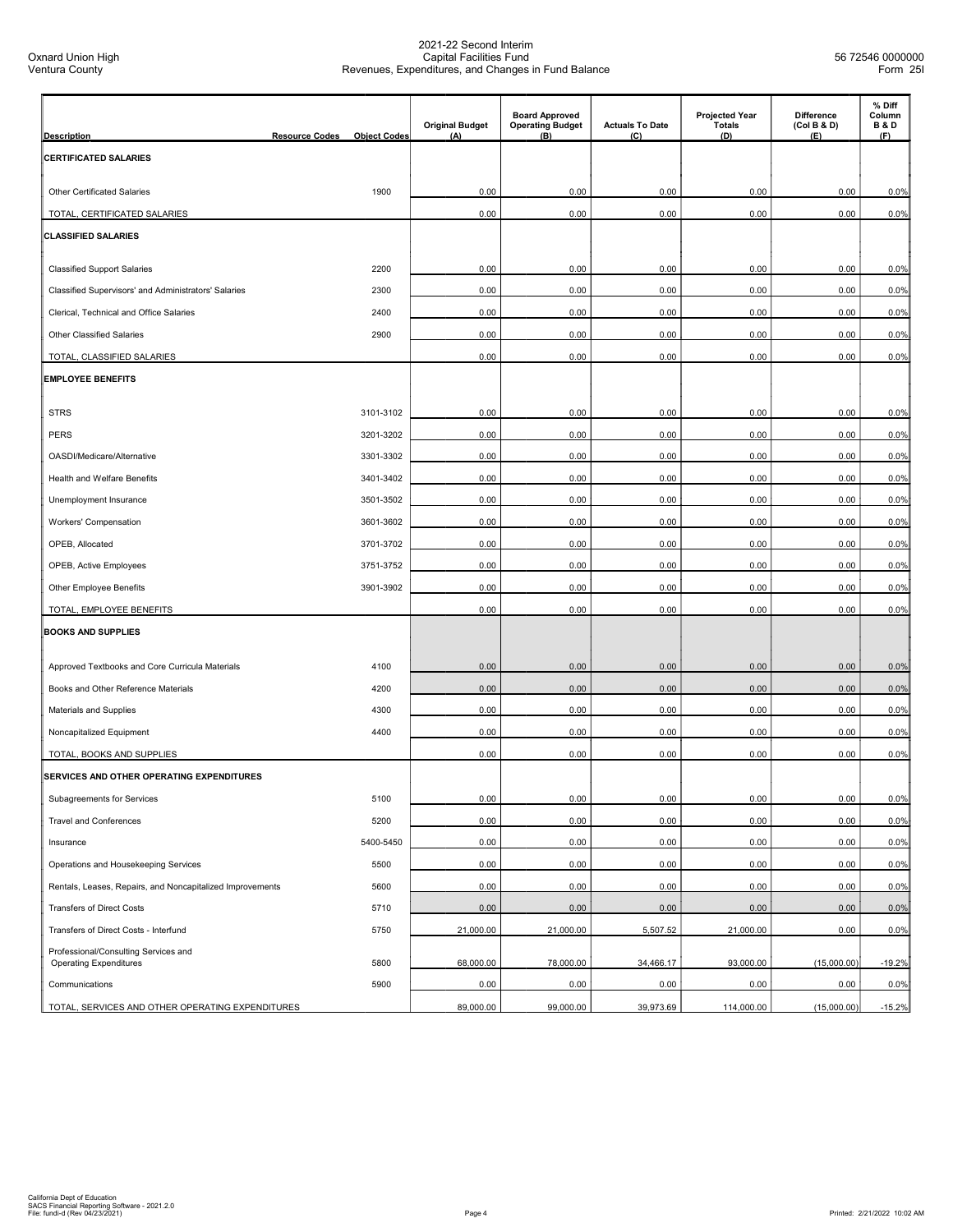| <b>Description</b>                                                                 | <b>Resource Codes</b><br><b>Object Codes</b> | <b>Original Budget</b><br>(A) | <b>Board Approved</b><br><b>Operating Budget</b><br>(B) | <b>Actuals To Date</b><br>(C) | <b>Projected Year</b><br><b>Totals</b><br>(D) | <b>Difference</b><br>(Col B & D)<br>(E) | % Diff<br>Column<br><b>B&amp;D</b><br>(F) |
|------------------------------------------------------------------------------------|----------------------------------------------|-------------------------------|---------------------------------------------------------|-------------------------------|-----------------------------------------------|-----------------------------------------|-------------------------------------------|
| <b>CAPITAL OUTLAY</b>                                                              |                                              |                               |                                                         |                               |                                               |                                         |                                           |
| Land                                                                               | 6100                                         | 0.00                          | 0.00                                                    | 0.00                          | 0.00                                          | 0.00                                    | 0.0%                                      |
| Land Improvements                                                                  | 6170                                         | 0.00                          | 0.00                                                    | 0.00                          | 0.00                                          | 0.00                                    | 0.0%                                      |
| Buildings and Improvements of Buildings                                            | 6200                                         | 8,500,000.00                  | 8,500,000.00                                            | 8,800,000.00                  | 8,800,000.00                                  | (300,000.00)                            | $-3.5%$                                   |
| Books and Media for New School Libraries<br>or Major Expansion of School Libraries | 6300                                         | 0.00                          | 0.00                                                    | 0.00                          | 0.00                                          | 0.00                                    | 0.0%                                      |
| Equipment                                                                          | 6400                                         | 0.00                          | 0.00                                                    | 0.00                          | 0.00                                          | 0.00                                    | 0.0%                                      |
| Equipment Replacement                                                              | 6500                                         | 0.00                          | 0.00                                                    | 0.00                          | 0.00                                          | 0.00                                    | 0.0%                                      |
| Lease Assets                                                                       | 6600                                         | 0.00                          | 0.00                                                    | 0.00                          | 0.00                                          | 0.00                                    | 0.0%                                      |
| TOTAL, CAPITAL OUTLAY                                                              |                                              | 8,500,000.00                  | 8,500,000.00                                            | 8,800,000.00                  | 8,800,000.00                                  | (300,000.00)                            | $-3.5%$                                   |
| OTHER OUTGO (excluding Transfers of Indirect Costs)                                |                                              |                               |                                                         |                               |                                               |                                         |                                           |
| Other Transfers Out                                                                |                                              |                               |                                                         |                               |                                               |                                         |                                           |
| All Other Transfers Out to All Others                                              | 7299                                         | 0.00                          | 0.00                                                    | 0.00                          | 0.00                                          | 0.00                                    | 0.0%                                      |
| <b>Debt Service</b>                                                                |                                              |                               |                                                         |                               |                                               |                                         |                                           |
| Debt Service - Interest                                                            | 7438                                         | 63.597.00                     | 0.00                                                    | 0.00                          | 0.00                                          | 0.00                                    | 0.0%                                      |
| Other Debt Service - Principal                                                     | 7439                                         | 289,000.00                    | 0.00                                                    | 0.00                          | 0.00                                          | 0.00                                    | 0.0%                                      |
| TOTAL, OTHER OUTGO (excluding Transfers of Indirect Costs)                         |                                              | 352,597.00                    | 0.00                                                    | 0.00                          | 0.00                                          | 0.00                                    | 0.0%                                      |
| TOTAL, EXPENDITURES                                                                |                                              | 8.941.597.00                  | 8.599.000.00                                            | 8.839.973.69                  | 8.914.000.00                                  |                                         |                                           |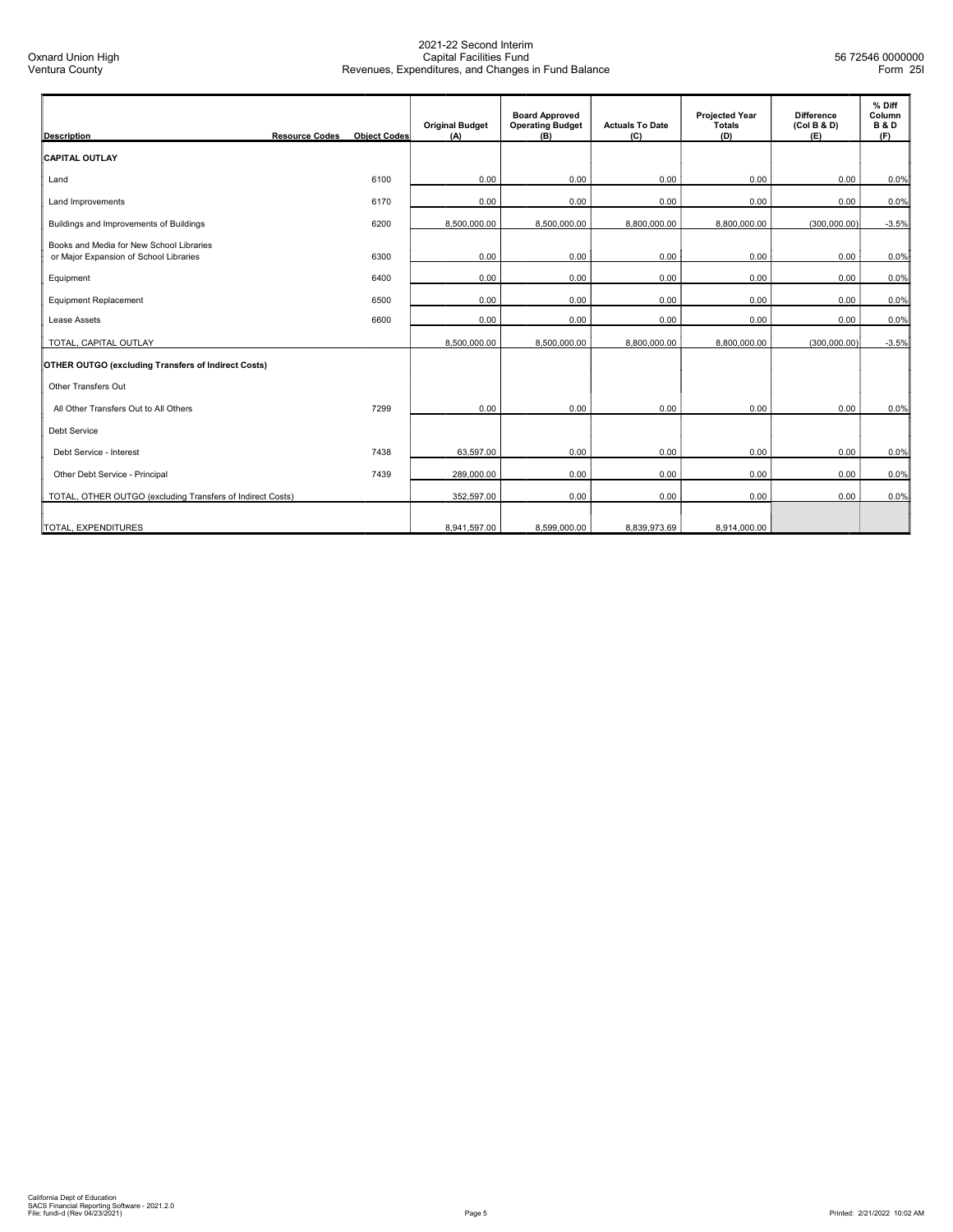| <b>Description</b>                                                     | <b>Resource Codes</b> | <b>Object Codes</b> | <b>Original Budget</b><br>(A) | <b>Board Approved</b><br><b>Operating Budget</b><br>(B) | <b>Actuals To Date</b><br>(C) | <b>Projected Year</b><br><b>Totals</b><br>(D) | Difference<br>(Col B & D)<br>(E) | % Diff<br>Column<br><b>B&amp;D</b><br>(F) |
|------------------------------------------------------------------------|-----------------------|---------------------|-------------------------------|---------------------------------------------------------|-------------------------------|-----------------------------------------------|----------------------------------|-------------------------------------------|
| <b>INTERFUND TRANSFERS</b>                                             |                       |                     |                               |                                                         |                               |                                               |                                  |                                           |
| <b>INTERFUND TRANSFERS IN</b>                                          |                       |                     |                               |                                                         |                               |                                               |                                  |                                           |
| Other Authorized Interfund Transfers In                                |                       | 8919                | 0.00                          | 0.00                                                    | 0.00                          | 0.00                                          | 0.00                             | 0.0%                                      |
| (a) TOTAL, INTERFUND TRANSFERS IN                                      |                       |                     | 0.00                          | 0.00                                                    | 0.00                          | 0.00                                          | 0.00                             | 0.0%                                      |
| <b>INTERFUND TRANSFERS OUT</b>                                         |                       |                     |                               |                                                         |                               |                                               |                                  |                                           |
| To: State School Building Fund/<br>County School Facilities Fund       |                       | 7613                | 0.00                          | 0.00                                                    | 0.00                          | 0.00                                          | 0.00                             | 0.0%                                      |
| Other Authorized Interfund Transfers Out                               |                       | 7619                | 0.00                          | 0.00                                                    | 0.00                          | 0.00                                          | 0.00                             | 0.0%                                      |
| (b) TOTAL, INTERFUND TRANSFERS OUT                                     |                       |                     | 0.00                          | 0.00                                                    | 0.00                          | 0.00                                          | 0.00                             | 0.0%                                      |
| OTHER SOURCES/USES                                                     |                       |                     |                               |                                                         |                               |                                               |                                  |                                           |
| <b>SOURCES</b>                                                         |                       |                     |                               |                                                         |                               |                                               |                                  |                                           |
| Proceeds                                                               |                       |                     |                               |                                                         |                               |                                               |                                  |                                           |
| Proceeds from Disposal of<br><b>Capital Assets</b>                     |                       | 8953                | 0.00                          | 0.00                                                    | 0.00                          | 0.00                                          | 0.00                             | 0.0%                                      |
| <b>Other Sources</b>                                                   |                       |                     |                               |                                                         |                               |                                               |                                  |                                           |
| Transfers from Funds of Lapsed/Reorganized LEAs                        |                       | 8965                | 0.00                          | 0.00                                                    | 0.00                          | 0.00                                          | 0.00                             | 0.0%                                      |
| Long-Term Debt Proceeds<br>Proceeds from Certificates of Participation |                       | 8971                | 0.00                          | 0.00                                                    | 0.00                          | 0.00                                          | 0.00                             | 0.0%                                      |
| Proceeds from Leases                                                   |                       | 8972                | 0.00                          | 0.00                                                    | 0.00                          | 0.00                                          | 0.00                             | 0.0%                                      |
| Proceeds from Lease Revenue Bonds                                      |                       | 8973                | 0.00                          | 0.00                                                    | 0.00                          | 0.00                                          | 0.00                             | 0.0%                                      |
|                                                                        |                       | 8979                | 0.00                          | 0.00                                                    |                               |                                               |                                  |                                           |
| All Other Financing Sources                                            |                       |                     |                               |                                                         | 0.00                          | 0.00                                          | 0.00                             | 0.0%                                      |
| (c) TOTAL, SOURCES<br><b>USES</b>                                      |                       |                     | 0.00                          | 0.00                                                    | 0.00                          | 0.00                                          | 0.00                             | 0.0%                                      |
|                                                                        |                       |                     |                               |                                                         |                               |                                               |                                  |                                           |
| Transfers of Funds from Lapsed/Reorganized LEAs                        |                       | 7651                | 0.00                          | 0.00                                                    | 0.00                          | 0.00                                          | 0.00                             | 0.0%                                      |
| All Other Financing Uses                                               |                       | 7699                | 0.00                          | 0.00                                                    | 0.00                          | 0.00                                          | 0.00                             | 0.0%                                      |
| (d) TOTAL, USES                                                        |                       |                     | 0.00                          | 0.00                                                    | 0.00                          | 0.00                                          | 0.00                             | 0.0%                                      |
| <b>CONTRIBUTIONS</b>                                                   |                       |                     |                               |                                                         |                               |                                               |                                  |                                           |
| Contributions from Unrestricted Revenues                               |                       | 8980                | 0.00                          | 0.00                                                    | 0.00                          | 0.00                                          | 0.00                             | 0.0%                                      |
| <b>Contributions from Restricted Revenues</b>                          |                       | 8990                | 0.00                          | 0.00                                                    | 0.00                          | 0.00                                          | 0.00                             | 0.0%                                      |
| (e) TOTAL, CONTRIBUTIONS                                               |                       |                     | 0.00                          | 0.00                                                    | 0.00                          | 0.00                                          | 0.00                             | 0.0%                                      |
| TOTAL, OTHER FINANCING SOURCES/USES<br>$(a - b + c - d + e)$           |                       |                     | 0.00                          | 0.00                                                    | 0.00                          | 0.00                                          |                                  |                                           |